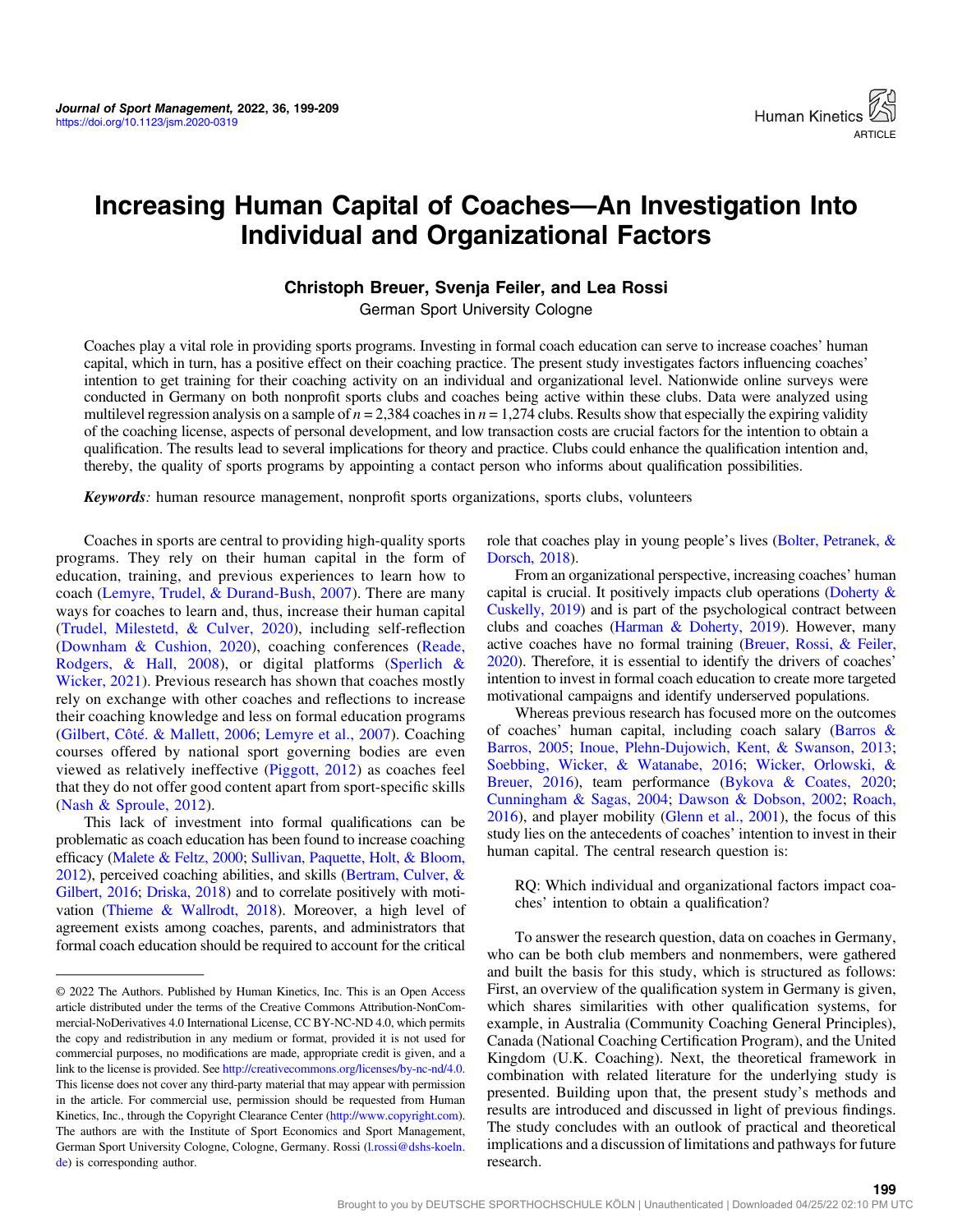# Research Context

The formal qualification system in Germany is organized by the German Olympic Sports Confederation. It differentiates between coaches and trainers, with coaches being responsible for one sport and trainers being active in more than one sport, including fitness and rehabilitation activities. Coaches and trainers in nonprofit sports clubs in Germany can obtain a variety of licenses and qualifications. The qualification system offers licenses for trainers (not sport specific) and coaches (sport specific) on four levels: C, B, A, or diploma licenses. The latter is the higher level license. Whereas the license Level A and diploma are only offered for coaches, the lower two levels (C and B) aim especially at coaches and trainers active in both competitive and noncompetitive sports activities provided by sports clubs.<sup>[1](#page-8-0)</sup> For ease of reading, the term coaches will be used in the remaining text, including both coaches and trainers.

The last qualification report provided by the German Olympic Sports Confederation in 2012 reported 582,412 valid licenses in Germany with an average increase of 40,000 new licenses per year [\(Deutscher Olympischer Sportbund, 2013](#page-9-0)). In total, coaches invested around 3.57 million working hours in formal coach education in 2012. The qualification report's descriptive results showed that men were more likely to obtain a qualification than women in almost all license levels except for licenses on Level C and Level B with a specialization in "sport for prevention" and "sport for rehabilitation." The national associations with the highest number of licenses were the German Gymnastics Association with 76,661 licenses, followed by the German Football Association (65,365 licenses) and the National Paralympic Committee Germany (37,723 licenses).

# Theoretical Framework and Literature Review

This article is based on two theoretical approaches. First, human capital theory ([Becker, 1967](#page-9-0)) is applied, and second, aspects of rational choice theory ([Becker, 1976\)](#page-9-0) serve as a theoretical foundation of the underlying study.

Following human capital theory ([Becker, 1967](#page-9-0), [1993\)](#page-9-0), coaches' intention to do a training course for their coaching activity can be understood as an intention to invest in their human capital. Generally, individual human capital can be increased in different ways: from schooling to personality training to health investments [\(Becker, 1993\)](#page-9-0). As Becker ([1993\)](#page-9-0) pointed out, the principal investments in human capital are made through education and training. When it comes to on-the-job training, general and specific on-the-job training must be differentiated ([Becker, 1967](#page-9-0)). Whereas individuals would benefit from general on-the-job training in situations other than just in their current occupation, they would benefit from specific on-the-job training mainly in their current occupation. A training course for coaches can be both. It can be very specific such that coaches acquire only skills and competencies relevant for their sport and target group. It can also be more general to benefit them in different situations outside sports.

Related to Becker's argument regarding the investment in human capital, rational choice theory ([Becker, 1976](#page-9-0)) argues that the decision (or the intention) to invest or not invest in human capital is based on a rational evaluation. From a large number of different alternative actions, the one that promises the greatest benefit-to-cost ratio is selected. Accordingly, the opportunity costs are included in the overall consideration. Rational choice theory has been previously employed in the context of volunteers in sports organizations to explain individuals' decisions from an individual and organizational perspective (e.g., [Erlinghagen, 2003;](#page-9-0) [Flatau,](#page-9-0) [2009](#page-9-0); [Wicker, Swierzy, & Breuer, 2018](#page-10-0)). It is now assumed that coaches (both volunteers and paid staff in the context of the underlying study) intend to invest in formal coach education when the expected benefits exceed the costs.

Formal coaching education leads to increased skills and knowledge ([Bertram et al., 2016;](#page-9-0) [Driska, 2018](#page-9-0)). These, in turn, can contribute to the achievement of personal goals, which can be monetary or nonmonetary. The greater the importance of the activity as a coach to achieve personal goals, the more likely the person might be to take part in formal coach education. Moreover, coaches with a higher financial motive might have a higher intention to invest in formal coach education as they might expect to receive higher expense allowances when they have a formal coach qualification. Previous studies have shown that coaches' motivation and dispositions of intentionality (e.g., in the form of open-mindedness and inquisitiveness) and reciprocity impact coaches' engagement with formal education activities (Griffi[ths & Armour, 2013](#page-9-0); [Thieme & Wallrodt, 2018\)](#page-10-0).

Coaches will also benefit from a formal coach education if they feel constrained in their engagement due to their (limited) knowledge and skills. Previous research has shown that coaches feel mostly strained by problematic interactions with parents of children in the training group [\(McCallister, Blinde, & Kolenbrander, 2000\)](#page-10-0) and, therefore, desire communication skills to be conveyed in coach education programs ([Vargas-Tonsing, 2007\)](#page-10-0). Moreover, licenses only remain valid if they are renewed regularly. If they are not renewed through additional investments in human capital, past investments in licenses are lost and become sunk costs. Thus, investment in further formal education represents a benefit to the holder of valid licenses in particular. Based on this argument, the following hypothesis is derived:

H1: The higher the individual benefits of coaching activities, the higher the intention to invest in formal coach education.

The resulting benefits are greater the longer, and more frequently, coaches can profit from the investment ([Becker, 1967](#page-9-0)). Accordingly, it can be assumed that coaches who plan to continue working as coaches for a longer time, give many training hours, or are active in several clubs will benefit more from an investment. Consequently, they are more likely to invest. Based on these theoretical considerations, it is assumed that:

H2: The longer and more frequently coaches can profit from the investment, the higher is the intention to invest in formal coach education.

The costs of investment decisions also include opportunity costs. Participation in training means an investment of time. Moreover, this time cannot be invested elsewhere in a meaningful way. Time is usually invested alternatively mainly in professional work or family ([Coleman, 2002](#page-9-0); [Lindner, Johns, & Butcher, 1991](#page-9-0); [Schlesinger & Nagel, 2013\)](#page-10-0). Accordingly, a heavy work or family schedule signals significant opportunity costs of taking part in a coach education program. This assumption is in line with previous research, which has identified volunteers' demands as a barrier to coach education [\(Wiersma & Sherman, 2005\)](#page-10-0). Moreover, high time demands have been identified as one reason to discontinue the coaching activity altogether (O'[Connor & Bennie, 2006\)](#page-10-0). Consequently, the higher their time opportunity costs, the less likely coaches will participate in coach education programs. It can be expected that: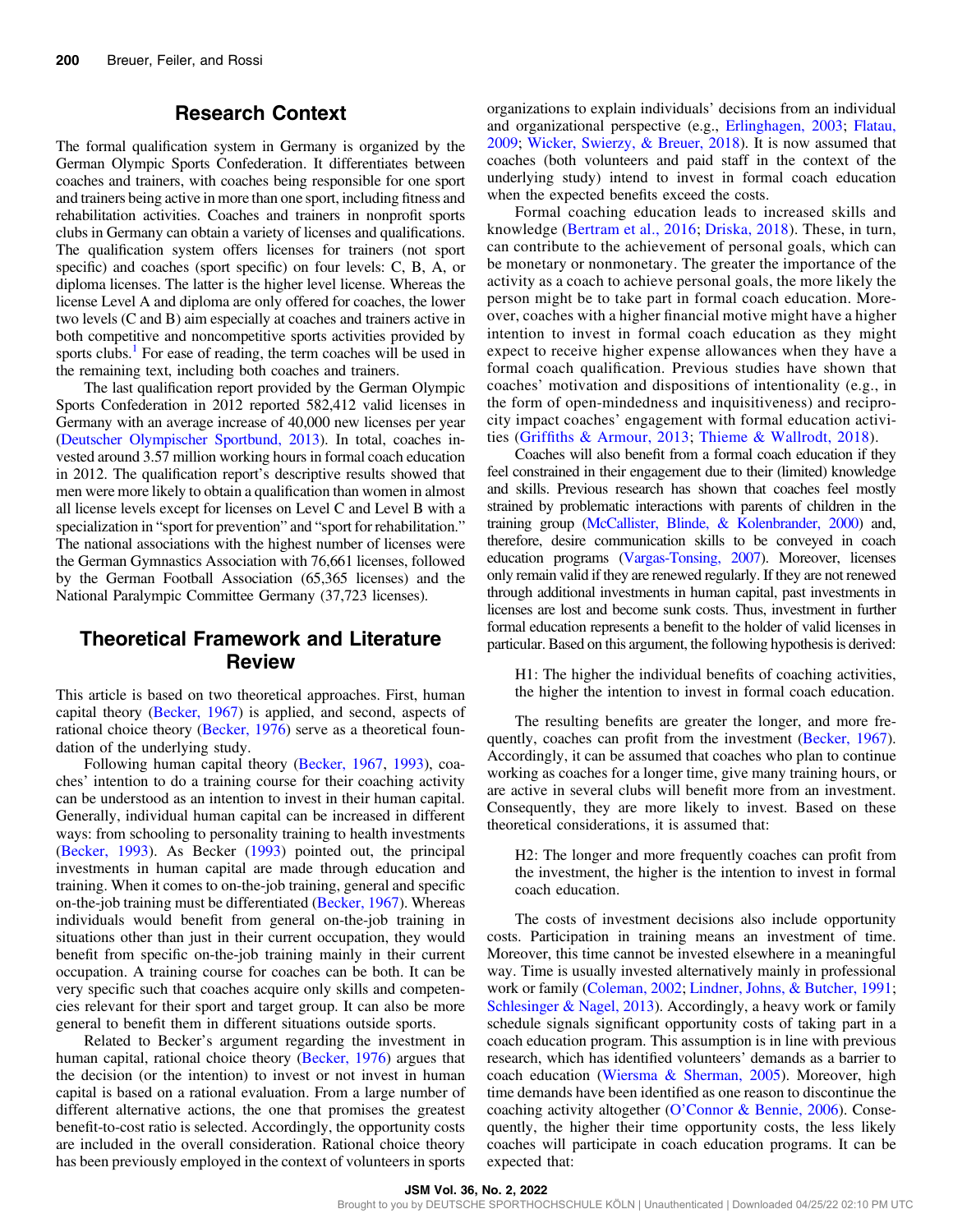H3: The higher the opportunity costs of time, the less likely coaches intend to participate in formal coach education.

Moreover, the organizational setting and work environment influence coaches and their decisions [\(Knight, Rodgers, Reade,](#page-9-0) [Mrak, & Hall, 2015;](#page-9-0) [Rundle-Thiele & Auld, 2009;](#page-10-0) [Swierzy,](#page-10-0) [Wicker, & Breuer, 2018a\)](#page-10-0). The club can reduce the individual's direct and transaction costs of formal coach education by taking over costs, looking for appropriate programs, supporting registration, and reimbursement. Thus, it can be expected that:

H4: The more a club reduces the costs, the higher the coaches' intention to invest in formal coach education.

The club can also increase the individual nonmonetary benefits of coach education programs by providing recognition and giving freedom for coaches' new ideas. A positive organizational environment that increases benefits is likely to increase the intention to participate in coach education programs. Thus, the last hypothesis reads:

H5: The more a club provides nonmonetary benefits, the higher the coaches' intention to invest in formal coach education.

### Methods

#### Data Collection and Sample

To answer the research question, a quantitative study was conducted. Data were retrieved from two online surveys of nonprofit sports clubs and coaches undertaken as part of the seventh wave of the Sport Development Report. The Sport Development Report is a large-scale, longitudinal online survey of nonprofit sports clubs in Germany and has been carried out since 2005. From the seventh wave (2017/2018) onward, apart from sports clubs, individual stakeholder groups have been surveyed. The survey design of both the club survey and the stakeholder surveys were developed based on relevant existing literature and theory (e.g., [Clary et al.,](#page-9-0) [1998](#page-9-0); [Farrell, Johnston, & Twynam, 1998](#page-10-0); [Hall et al., 2003;](#page-9-0) [Hoye,](#page-9-0) [Cuskelly, Taylor, & Darcy, 2008;](#page-9-0) [Rittner & Breuer, 2004](#page-10-0); [Wang,](#page-10-0) [2004](#page-10-0); for a detailed overview of the method see [Breuer & Feiler,](#page-9-0) [2020a](#page-9-0)). For this study's purpose, data from the first stakeholder survey of coaches were used and matched with data from the club survey of the seventh wave.

The 16 state sports confederations provided e-mail addresses of their respective sports clubs to contact the clubs. The online club survey was conducted between October and December 2017, was voluntary and anonymous, and resulted in  $n = 19,889$  returned questionnaires, which presented a response rate of 25.7%. To comply with research ethics, clubs could interrupt or stop the survey at any point and were informed about data protection regulations according to the valid data protection laws in Germany and North Rhine-Westphalia. At the end of the questionnaire, clubs were asked for their willingness to participate in the stakeholder survey on coaches. Overall, 4,202 clubs agreed to participate in the coaches' survey. These clubs that had voluntarily agreed to participate in the survey on coaches were contacted for this survey in spring 2018 and asked to distribute an individual club link for the online survey to their coaches. The clubs and the coaches were informed that participation in the survey was voluntary and anonymous and that each participant could stop the survey at any time. This approach resulted in a total sample of  $n = 6,752$  coaches from  $n = 2,352$  clubs. However, the final sample for the underlying study amounted to  $n = 2,384$  coaches in  $n = 1,274$  sports clubs due to missing values.

The sample characteristics of these clubs and coaches are displayed in Table [1](#page-3-0). There was a variation concerning club size, type of club, community size, and foundation years of the clubs. Club size varied between small clubs with up to 100 members (23.2%) and very large clubs with more than 2,500 members (2.3%). The largest share of clubs (31.4%) had between 101 and 300 members. More than half of the clubs were multisports clubs, that is, offering more than one type of sport. Concerning the clubs' location, about 46% of clubs were situated in rather smaller communities with up to 20,000 inhabitants, whereas 10.3% were located in large communities or cities with more than 500,000 inhabitants.

Sports clubs in Germany have a long tradition, which was also reflected in the sample of this study. About 15% of the clubs were founded before 1900 and a further 23% between 1900 and 1930. Every fourth club was founded between 1961 and 1990, and another 22% had foundations years after the reunification of former eastern and western Germany (Table [1\)](#page-3-0). The organizational survey was mainly answered by volunteer board members (93.2%). In 6.1% of the clubs, a paid club employee was involved in filling out the online survey.

Pertaining to coaches, variation can be seen concerning age, gender, type of employment, and most frequently coached sports. About 39% of the surveyed coaches were women. This share was slightly higher than the average share of female sports club members in 2017, which amounted to nearly 36% [\(Breuer & Feiler, 2020b](#page-9-0)). The majority of the sampled coaches was between 41 and 60 years old, whereas a quarter was between 27 and 40. Almost 83% were voluntary coaches, whereas about 14% worked on a part-time basis, and about 3.3% of the coaches had a full-time coaching position. The most frequent sports of the coaches in this study were football  $(15.6\%)$ , apparatus gymnastics  $(9.5\%)$ , track and field  $(5.2\%)$ , swimming (4.8%), and volleyball (4.7%). Thus, both individual as well as team sports were taught and practiced by the coaches.

#### Measures and Variables

An overview of the variables in the models is presented in Table [2.](#page-4-0) The dependent variable, namely the intention of coaches to invest in formal coach education, was assessed with the statement: "I plan to do a training course for my coaching activity in the next year" (*intention to qualify*) and measured on a 5-point Likert scale ranging from 1 (strongly disagree) to 5 (strongly agree) (Table [2](#page-4-0)). This variable was developed in addition to existing items that reflected intentions to continue volunteering, as measured and investigated by Hoye et al. [\(2008](#page-9-0)) for Australian rugby clubs. These researchers followed a general approach to measure and assess volunteers' motives by Clary et al. [\(1998](#page-9-0)).

Individual level. Based on the theoretical framework and related literature, the independent variables on the individual level reflected the following areas: individual benefits (H1), cumulative benefits (H2), and opportunity costs (H3).

Individual benefits (H1) in the form of personal goals were reflected by six variables of which four were related to nonmonetary goals. These items reflected a feeling of personal constraint for the coaching activity due to a lack of knowledge and skills (knowledge), the aim to develop personally (development), the aim to share their knowledge and skills with others (skills), and the goal of learning for other areas in life (learning). The fifth variable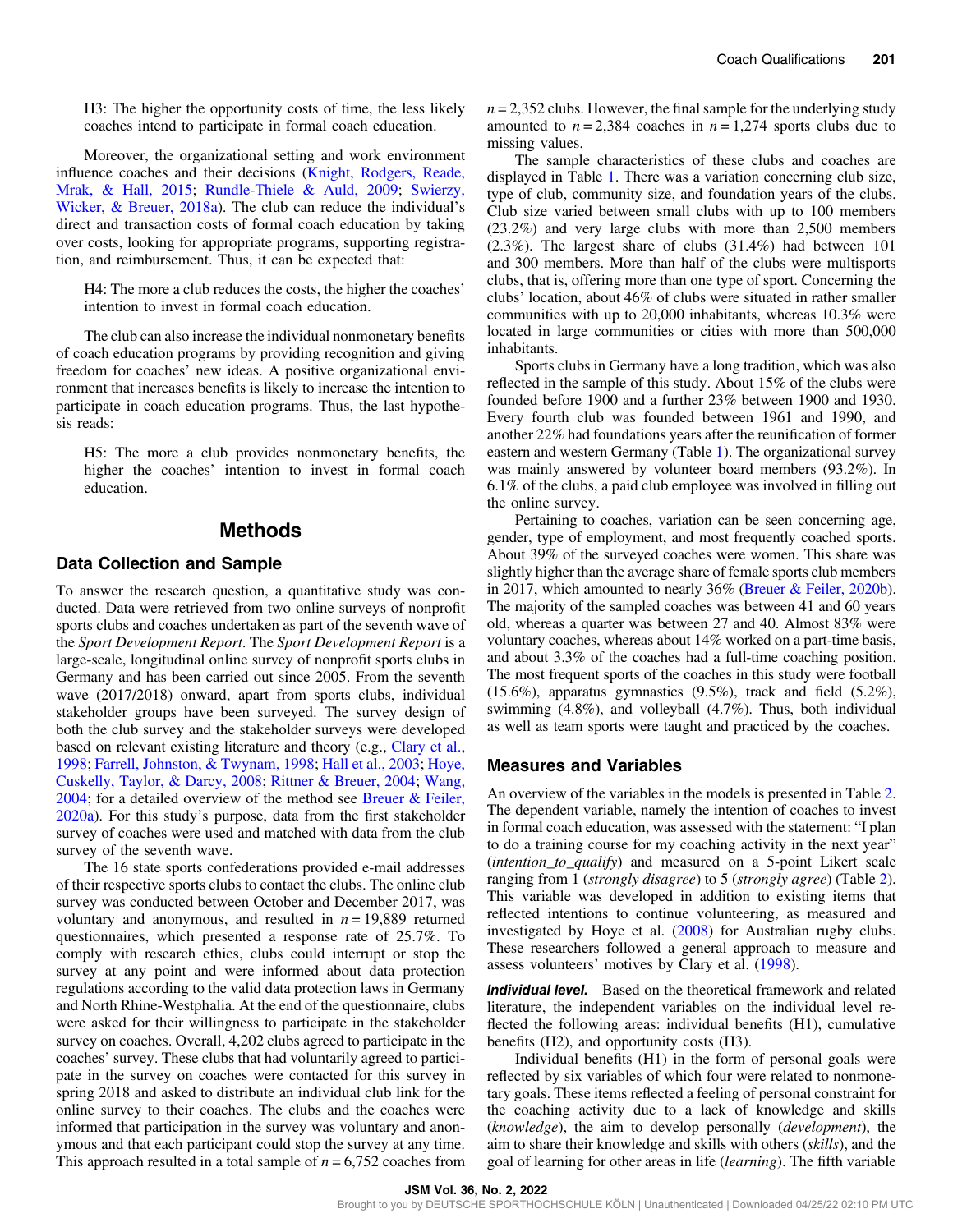<span id="page-3-0"></span>

| <b>Clubs</b>                            | <b>Categories</b>           | Share (in %) |
|-----------------------------------------|-----------------------------|--------------|
| Club size (members)                     | $\leq 100$                  | 23.16        |
|                                         | $101 - 300$                 | 31.40        |
|                                         | $301 - 1,000$               | 30.60        |
|                                         | $1,001-2,500$               | 12.56        |
|                                         | >2,500                      | 2.28         |
| Type of club                            | Single sport club           | 47.49        |
|                                         | Multisports club            | 52.51        |
| Community size (inhabitants)            | $\leq 20,000$               | 45.76        |
|                                         | 20,001-100,000              | 30.30        |
|                                         | 100,001-500,000             | 13.66        |
|                                         | >500,000                    | 10.28        |
| Foundation year                         | Before 1900                 | 14.85        |
|                                         | 1900-1930                   | 22.56        |
|                                         | 1931-1945                   | 2.20         |
|                                         | 1946-1960                   | 13.76        |
|                                         | 1961-1990                   | 24.68        |
|                                         | since 1991                  | 21.95        |
| Person(s) filling out the questionnaire | Voluntary board member      | 93.16        |
|                                         | Paid employee               | 6.13         |
|                                         | Volunteer outside the board | 4.01         |
|                                         | Another person              | 1.42         |
| <b>Coaches</b>                          | <b>Categories</b>           | Share (in %) |
| Gender                                  | Male                        | 60.70        |
|                                         | Female                      | 39.30        |
| Age (years)                             | $\leq$ 14                   | 0.04         |
|                                         | $15 - 18$                   | 1.13         |
|                                         | $19 - 26$                   | 11.33        |
|                                         | $27 - 40$                   | 24.71        |
|                                         | $41 - 60$                   | 51.97        |
|                                         | $>60$                       | 10.82        |
| Type of employment                      | Volunteer                   | 82.71        |
|                                         | Part time                   | 14.02        |
|                                         | Full time                   | 3.27         |
| Main sport (10 most frequent)           | Football (soccer)           | 15.58        |
|                                         | Apparatus gymnastics        | 9.45         |
|                                         | Track and field             | 5.17         |
|                                         | Swimming                    | 4.83         |
|                                         | Volleyball                  | 4.66         |
|                                         | Fitness                     | 3.95         |
|                                         | Handball                    | 3.49         |
|                                         | Dancing                     | 3.15         |
|                                         | Gymnastics                  | 3.15         |
|                                         |                             |              |

reflected whether a coach carried out his or her activity because he/ she was paid for it (money), that is, a monetary goal. Except for knowledge, which was measured on the same 5-point Likert scale as the dependent variable, the four variables development, skills, learning, and money were measured on a 7-point scale ranging from 1 (completely disagree) to 7 (completely agree). These items were derived from existing research on volunteer motivation ([Clary](#page-9-0) [et al., 1998](#page-9-0); [Farrell et al., 1998](#page-9-0); [Hoye, et al., 2008](#page-9-0); [Wang, 2004\)](#page-10-0) and adapted to the research context of coaches in sports clubs. Finally, past investment in coach qualification in the form of licenses was measured by a nominal variable, which reflected whether a coach was a current license holder (valid\_license).

JSM Vol. 36, No. 2, 2022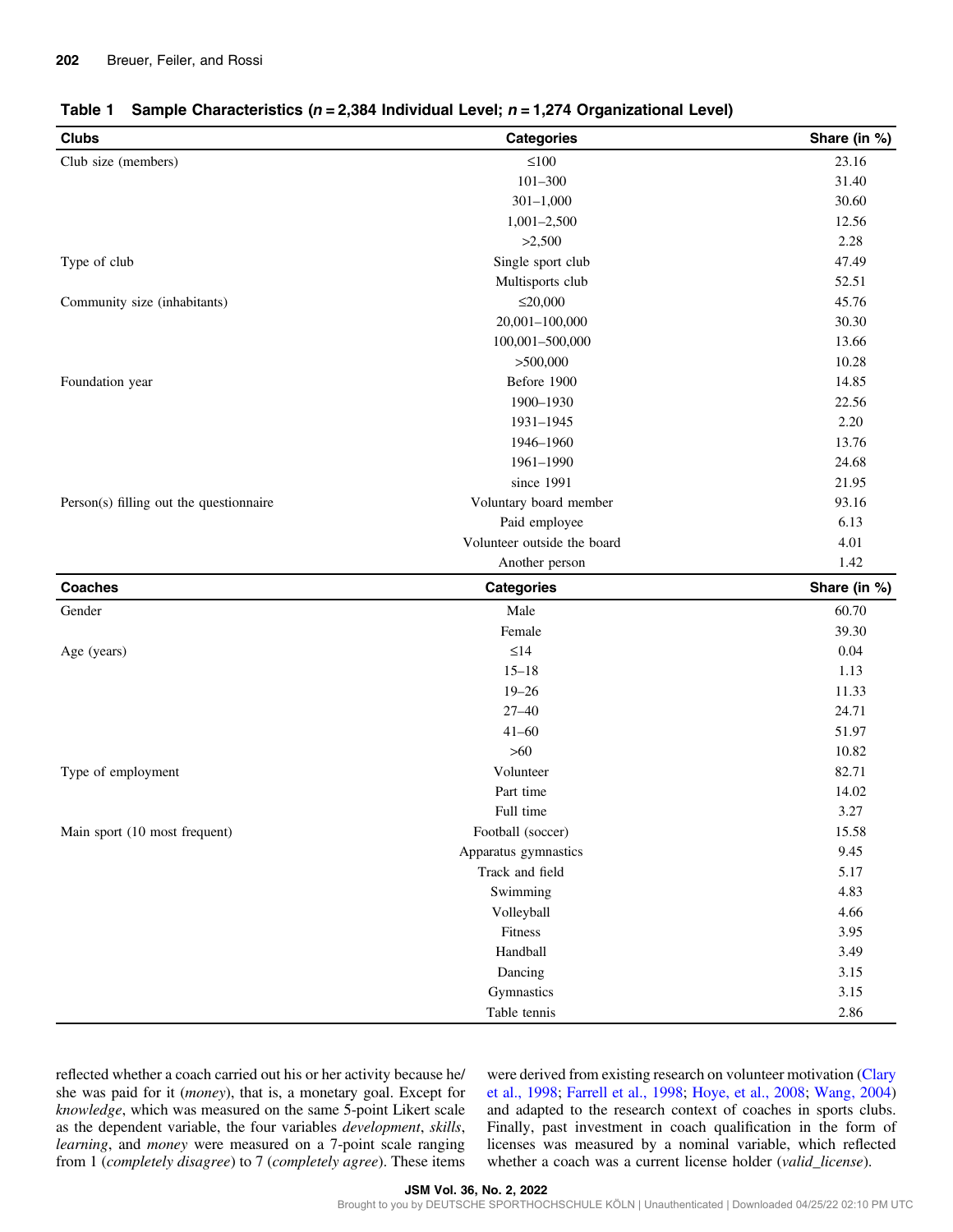| Variable                                   | Operationalization                                                                                                                        | Mean  | <b>SD</b>       | Min              | <b>Max</b>   |
|--------------------------------------------|-------------------------------------------------------------------------------------------------------------------------------------------|-------|-----------------|------------------|--------------|
| Dependent variable                         |                                                                                                                                           |       |                 |                  |              |
| Intention_to_qualify                       | I plan to do a training course for my coaching activity in the next year. $(1 = strongly$<br>disagree to $5 =$ strongly agree)            | 3.68  | 1.37            | 1                | 5            |
| Independent variables                      |                                                                                                                                           |       |                 |                  |              |
| Individual benefits (H1)                   |                                                                                                                                           |       |                 |                  |              |
| Knowledge                                  | My knowledge and skills constrain me in my activity as a coach $(1 = strongly \, disagree \, to \,$<br>$5 = strongly agree)$              | 1.70  | 0.95            | 1                | 5            |
| Development                                | I carry out my activity as a coach to develop personally $(1 = completely \; disagree \; to$<br>$7 = completely \ agree)$                 | 5.45  | 1.42            | $\mathbf{1}$     | $\tau$       |
| <b>Skills</b>                              | I carry out my activity as a coach to share my knowledge and skills with others<br>$(1 = completely disagree to 7 = completely agree)$    | 6.01  | 1.09            | $\mathbf{1}$     | 7            |
| Learning                                   | I carry out my activity as a coach to learn things that I can apply to other areas<br>$(1 = completely disagree to 7 = completely agree)$ | 5.13  | 1.52            | $\mathbf{1}$     | $\tau$       |
| Money                                      | I carry out my activity as a coach because I get paid for it $(1 = completely \ disagree$ to<br>$7 = completely \ agree)$                 | 2.42  | 1.80            | 1                | 7            |
| Valid_license                              | I have a currently valid license from a federation or state sports confederation as a coach<br>$(1 = yes)$                                | 0.64  |                 | $\mathbf{0}$     | $\mathbf{1}$ |
| Cumulative benefits<br>(H2)                |                                                                                                                                           |       |                 |                  |              |
| Coach_in3years                             | I am likely to be volunteering as a coach at this club 3 years from now $(1 = strongly)$<br>disagree to $5 =$ strongly agree)             | 3.90  | 1.16            | 1                | 5            |
| Otherclubs                                 | Coach in more than one club $(1 = yes)$                                                                                                   | 0.16  |                 | $\theta$         | 1            |
| Coaching_hours                             | Number of coaching hours per week                                                                                                         | 4.14  | 3.90            | 0.2              | 50           |
| Opportunity costs (H3)                     |                                                                                                                                           |       |                 |                  |              |
| Working_time                               | Weekly working time (in hours)                                                                                                            | 32.95 | 15.06           | $\boldsymbol{0}$ | 98           |
| Care_time                                  | Weekly time spent for caring for children or household members in need of care (in hours)                                                 | 12.97 | 25.67           | $\boldsymbol{0}$ | 168          |
| Clubs' cost-oriented<br>measures (H4)      |                                                                                                                                           |       |                 |                  |              |
| Administration                             | Club takes over administrative tasks $(1 = not at all to 5 = very \ strongly)$                                                            | 3.41  | 1.22            | 1                | 5            |
| Travel_allowances                          | Club pays travel allowances $(1 = not at all to 5 = very strongly)$                                                                       | 3.07  | 1.44            | $\mathbf{1}$     | 5            |
| Expense_allowances                         | Club pays expense allowances $(1 = not at all to 5 = very strongly)$                                                                      | 3.43  | 1.40            | 1                | 5            |
| Costtakeover                               | Club takes over cost of further and advanced training $(1 = not at all to 5 = very \ strongly)$                                           | 4.29  | 1.07            | 1                | 5            |
| Fee_reduction                              | Club grants reduction in membership fees $(1 = not at all to 5 = very \ strongly)$                                                        | 2.09  | 1.47            | 1                | 5            |
| Person_qual                                | Our club has a person in charge of taking care of further qualification and training for<br>volunteers and/or paid staff $(1 = yes)$      | 0.56  | $\qquad \qquad$ | $\boldsymbol{0}$ | 1            |
| Clubs' benefit-oriented<br>measures $(H5)$ |                                                                                                                                           |       |                 |                  |              |
| Recognition                                | Clubs grants recognition of coaches in the club media $(1 = not at all to 5 = very \, strongly)$                                          | 3.33  | 1.21            | 1                | 5            |
| Honors                                     | Club grants honors and awards to coaches $(1 = not at all to 5 = very strongly)$                                                          | 3.15  | 1.34            | $\mathbf{1}$     | 5            |
| Newideas                                   | Club supports new ideas of coaches $(1 = not at all to 5 = very strongly)$                                                                | 3.96  | 0.91            | $\mathbf{1}$     | 5            |
| Controls                                   |                                                                                                                                           |       |                 |                  |              |
| Age                                        | Age in years                                                                                                                              | 44.53 | 13.47           | 14               | 89           |
| $Age\_sq$                                  | Squared term of age                                                                                                                       | 2,164 | 1,196           | 196              | 7,921        |
| Gender                                     | Gender (female = $1$ )                                                                                                                    | 0.39  |                 | $\mathbf{0}$     | $\mathbf{1}$ |

#### <span id="page-4-0"></span>Table 2 Overview of Variables and Summary Statistics ( $n = 2,384$  Individual Level;  $n = 1,274$  Organizational Level)

Cumulative benefits (H2) of a coach qualification were measured by three variables reflecting long-term plans and the coaching activity frequency. The first variable reflected whether a coach planned to be active for the club in 3 years (*coach\_in3years*) as benefits of investments in coach qualification were assumed to be larger the more prolonged the activity lasted. This item was derived from prior research on volunteers' intention to continue their activity ([Clary](#page-9-0) [et al., 1998,](#page-9-0) [Hoye et al., 2008\)](#page-9-0). Two other variables measured the frequency of the coaching activity. These variables reflected whether a coach was acting in more than one sports club as a coach (otherclubs) and measured the hours spent on coaching per week (coaching\_ hours). Working in more clubs and higher invested time volumes indicate a higher commitment by coaches, which in turn, increases their benefits derived from coaching qualifications.

Two variables measured opportunity costs (H3) of coaches. These were the weekly working time (working\_time) and weekly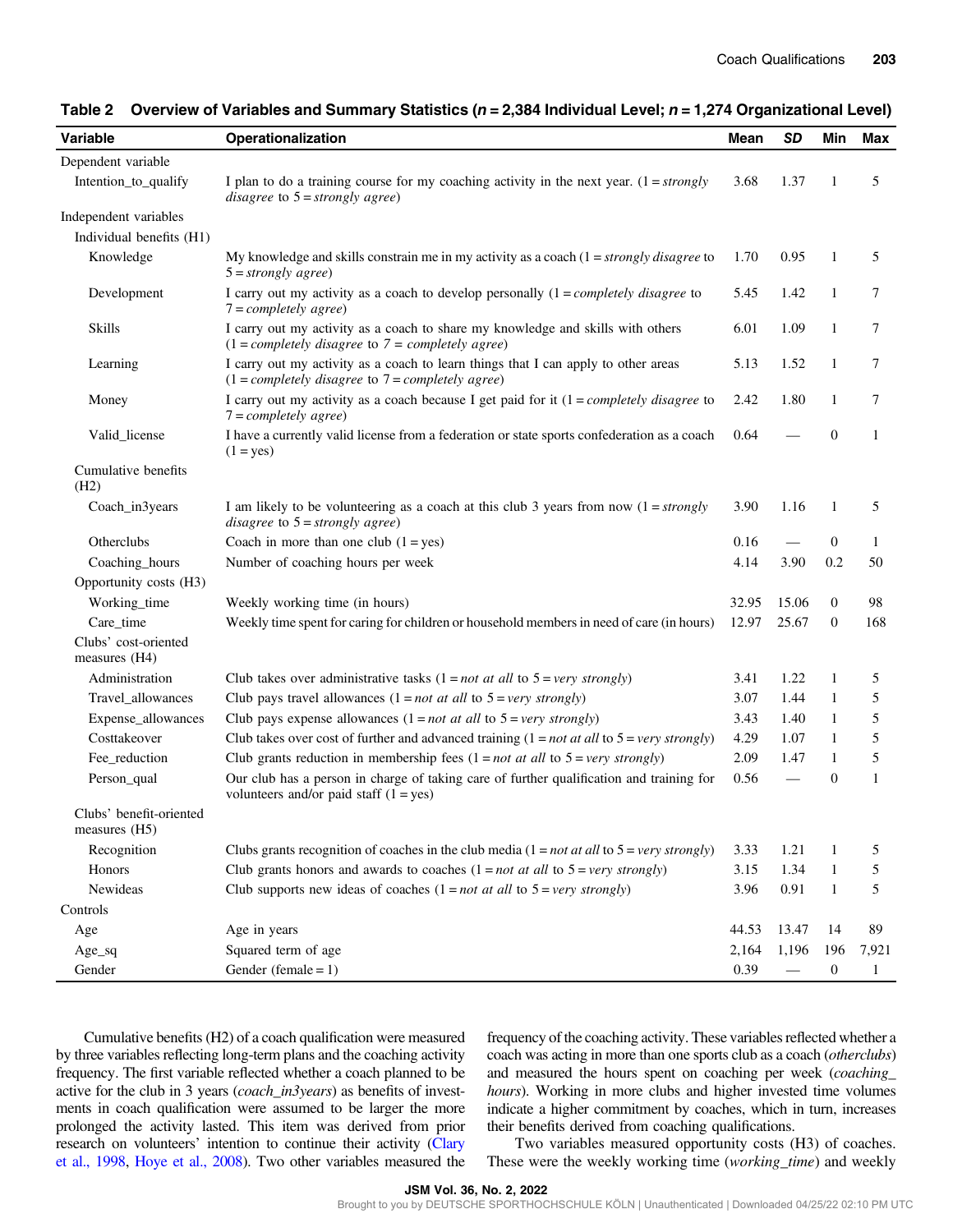time spent for care work (*care\_time*) for children or household members in need of care.

Moreover, the study included controls for age and gender based on the current situation of coach qualification in Germany [\(Deutscher Olympischer Sportbund, 2013](#page-9-0)). Thus, age (age), its squared term  $(age_sq)$ , and gender (gender) of coaches were included as variables on the individual level.

**Organizational level.** As explained in the theoretical framework, it was essential to take the organizational level, that is, the club level, into account when investigating coaches' intention to invest in qualification. The independent variables on the club level reflected the organizational setting in which the coaches performed their coaching activity. These could be subdivided into cost- (H4) and benefit-oriented measures (H5).

Possible reductions of direct and transaction costs for coaches by the clubs were reflected by six variables (H4) of which five were measured on a 5-point Likert scale from 1 *(not at all)* to 5 (very strongly). The following five variables reflected how far clubs offered support to their coaches: the club took over administrative tasks for coaches (administration), the club paid a travel allowance to coaches (travel allowance), the club paid an expense allowance to coaches (expense\_allowance), the club took over the cost of further and advanced training for coaches (costtakeover), and the club granted a reduction in membership fees for coaches (fee\_reduction). The sixth variable reflected whether the club had a person who took care of further qualification and training for volunteers and paid staff (person\_qual). Such a person would serve as a contact for coaches in case of questions regarding qualification.

A positive organizational environment was further created by organizational support in the form of benefit increases for coaches. These benefits were measured with three variables (H5), which were all measured on a 5-point scale. The clubs' benefits for coaches were reflected by clubs granting recognition of coaches in the club media (recognition), by providing honors and awards to coaches (honors), and by supporting new ideas of coaches to give them design freedom in their teaching activities (newideas).

#### Data Analysis

As coaches were nested within sports clubs and could be traced back to their clubs via individual club links, data were analyzed using multilevel analysis to consider the hierarchical structure of the data. Applying multilevel analysis was preferred to ordinary regression to take into account that individuals belonging to the same social group, in this case, sports clubs, were likely to be more similar to each other compared with individuals from other sports clubs as they were influenced by the social group they belonged to [\(Maas & Hox, 2005\)](#page-10-0). Thus, individual coaches were clustered within sports clubs ([Rabe-Hesketh & Skrondal, 2012\)](#page-10-0). Therefore, the assumption of independent observations does not hold for hierarchical data structures as observations are assumed to be independent across clubs but not necessarily within clubs, that is, the same cluster. For the data used in this study, this meant that coaches belonging to the same club were likely not to be independent of each other due to unobserved club-specific features [\(Andreß, Golsch, & Schmidt, 2013\)](#page-9-0). The test statistics confirmed this assumption as described next.

Data were analyzed applying two-level random intercept models with covariates from both Level 1 (i.e., coaches) and Level 2 (i.e., clubs). Two multilevel models were estimated: one model on the full sample ( $n = 2,384$  coaches from  $n = 1,274$  clubs) and one model on a reduced sample with  $n > 1$  observation per sports club  $(n=1,528)$  coaches from  $n=418$  clubs) as the distribution of observations showed that 856 clubs within the sample were represented by only one coach. Although group sizes of one observation per group were not considered problematic as long as there were more clubs with more than one observation on the lower level [\(Rabe-Hesketh & Skrondal, 2012](#page-10-0)), the approach of estimating two multilevel models was chosen as a robustness check. Such an analysis approach has previously been taken by Swierzy, Wicker, and Breuer [\(2018b](#page-10-0)).

The sample size on the organizational level was considered sufficient to run multilevel models as the number of cases was larger than 50 ([Maas & Hox, 2005](#page-10-0)). In addition, the different test statistics suggested an application of multilevel modeling in both models. The intraclass correlation coefficient, which represents the correlation between individuals from the same group [\(Hox,](#page-9-0) [2010](#page-9-0)), that is, the degree of similarity between coaches of the same club, was  $p = .053$  in the unconditional model, that is, the random intercept-only model (null model) without any covariates of Model 1, and also  $p = 0.053$  in the unconditional model of Model 2. In the full model including covariates from both levels, the intraclass correlation coefficient was  $p = .038$  for Model 1 and  $p = 0.034$  for Model 2. In cross-sectional research studies, intraclass correlation coefficient values of between .05 and .25 are common, although lower values have been reported in sport management studies (cf. [Swierzy, Wicker, & Breuer, 2019](#page-10-0)). In addition, the likelihood ratio test, which checks whether there is sufficient between-cluster, that is, club variance, also indicated that multilevel modeling should be preferred to ordinary regression analysis for both models as the test was significant.

## Results

#### Descriptive Statistics

An overview of the summary statistics is presented in Table [2](#page-4-0) and the distribution of the dependent variable in Table [3.](#page-6-0) The results show that coaches indicated a high intention to invest in formal coach education. About 39.1% of the coaches strongly agreed on planning to do a training course for their coaching activity in the next year, and about 22.2% rather agreed to this statement. About 10.5% rather disagreed, and about 11% strongly refused to further qualify for their coaching activity. About 17.2% were undecided (Table [3](#page-6-0)). Overall, the mean of the dependent variable was 3.68 (Table [2](#page-4-0)).

Coaches strongly derived individual benefits of their coaching activity from nonmonetary goals, that is, sharing their knowledge and skills with others  $(M = 6.01)$ , from personal development  $(M = 5.45)$ , and by learning things that can be used in other areas  $(M = 5.13)$ . In line with these results, only a few coaches felt constrained by their knowledge and skills  $(M = 1.70)$ . Monetary goals were, on average, weak among coaches  $(M = 2.42)$ . Concerning a previous investment in coach qualification, about 64% of coaches owned a currently valid license.

Coaches rather strongly agreed on staying with the club as a coach for another 3 years ( $M = 3.90$ ). Overall, 16% of the coaches stated that they were coaching in more than one sports club with the average number of coaching hours amounting to 4.14 per week.

Concerning opportunity costs, coaches worked, on average, 33 hr/week in their regular job and spent 13 hr for care work, that is, for children or household members. Regarding sociodemographics,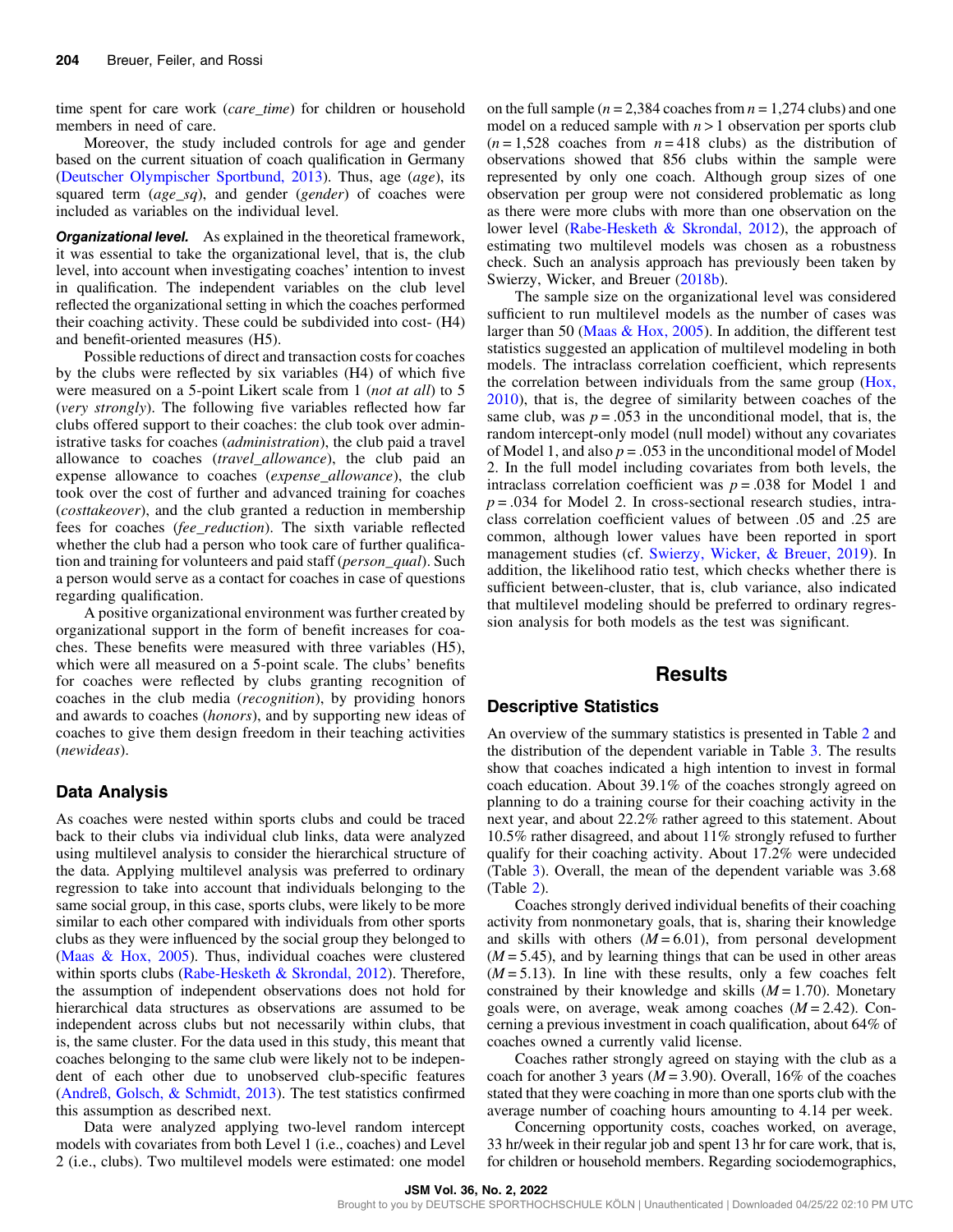| I plan to do a training course for my coaching activity in the next year | Share (in %) |  |  |
|--------------------------------------------------------------------------|--------------|--|--|
| Strongly disagree                                                        | 10.99        |  |  |
| Rather disagree                                                          | 10.49        |  |  |
| Neither agree nor disagree                                               | 17.24        |  |  |
| Rather agree                                                             | 22.19        |  |  |
| Strongly agree                                                           | 39.09        |  |  |

<span id="page-6-0"></span>Table 3 Distribution of the Dependent Variable  $(n = 2,384)$ 

coaches were, on average, 45 years old. The minority of them were female (39%).

In terms of the organizational setting, the results show that clubs tried to reduce coaches' individual and transaction costs by taking over the cost of further and advanced training  $(M = 4.29)$ . Moreover, clubs also stated that they paid expense allowances  $(M = 3.43)$  and took over administrative tasks for coaches  $(M =$ 3.41). On the other side, travel allowances  $(M = 3.07)$  and membership fee reductions  $(M = 2.09)$  were less often used by clubs. More than half of the clubs (56%) reported having a person in charge of organizing further qualification and training for volunteers and paid staff (Table [2\)](#page-4-0).

To increase benefits for coaches, clubs also used further measures. New ideas of coaches were especially supported by clubs  $(M = 3.96)$ . Moreover, clubs showed recognition to their coaches by mentioning them in the club media  $(M = 3.33)$  and granting honors and awards to coaches  $(M = 3.15)$ .

#### Multilevel Models

Overall, the multilevel analyses showed rather consistent results in the two estimated models (Table [4\)](#page-7-0). In both models, individual- and organizational-level factors played a role in explaining the intention to invest in further training. This result was supported by similar  $R^2$  values for both levels and both models  $(R^2$  calculated as suggested by Snijders and Bosker [\(1994\)](#page-10-0)). In Model 1 (Model 2), 24.3% (25.2%) of the variance was explained by individual-level factors and 24.5% (27.5%) by organizationallevel factors.

Individual-level factors, particularly individual benefits in the form of personal development and holding a valid license, increased the intention to invest in further training significantly in both models, thus, at least for two of six variables, H1 can partially be confirmed. Moreover, cumulative benefits that arose due to a more prolonged and more frequent coaching activity showed positive and significant effects on the intention to qualify in both models. This result applied to all three variables used to test H2, that is, being active in more than one sports club, spending more hours weekly on coaching, and a longer term plan to stay as a coach with the club. Thus, H2 can be confirmed.

The two variables reflecting opportunity costs, that is, time spent on the job and the care for family members, did not show any significant effects on the intention to invest in formal coach education. Therefore, H3 is rejected.

On the club level, three variables reflecting organizational support for coaches through direct or transaction cost reduction were found to significantly affect coaches' intention to invest in formal coach education. First, having a person in charge of organizing further education and training for volunteers and paid staff showed a positive and significant effect in both models. Second, reducing membership fees for coaches had a positive and significant effect on the coaches' intention to qualify in Model 1. Third, paying expense allowances to coaches by clubs had a significant negative effect on the intention to qualify in Model 2. Therefore, H4 can only partly be confirmed, and H5 has to be rejected as none of the three variables reflecting organizational benefits showed significant effects.

Finally, the control variables show that female gender was significantly positively correlated with the intention to qualify.

# **Discussion**

The present study's results show that coaches' intention to invest in formal coach education is determined both by individual factors and by organizational factors and that both levels seem to be equally important.

At the coaches' level, a range of expected benefits determines the intention to invest in formal coach education significantly. This result applies to the individual benefits but also, especially, to the cumulative benefits. At the level of individual benefits, the intention to invest in formal coach education is particularly high if it allows coaches to renew their existing license. This process prevents them from losing the return on previous investments in formal coach education. At the level of individual benefits, it is also relevant whether the coaches would like to develop personally through their activity. If this is the case, the intention to qualify increases significantly. For investing in formal coach education, the motive of personal development through the coaching activity is, thus, more important than other coaching motives, such as sharing knowledge, financial remuneration, or benefiting from the activity in other contexts. Interestingly, overcoming a lack of knowledge and skills limiting the coaches' ability to perform their job also does not increase the intention to qualify. Thus, the results on the individual benefits confirm and specify general findings from the sport volunteering literature that point to the importance of personal goals and intrinsic motives [\(Clary et al., 1998](#page-9-0); [Hoye et al.,](#page-9-0) [2008](#page-9-0); [Wang, 2004](#page-10-0)). Consequently, aspects of personal development play a decisive role in the area of coach education. However, even more significant is that the investment in earlier training is not lost but retained.

In addition to these individual benefits, the so-called cumulative benefits are also decisive for the consideration of participating in a formal educational measure. The benefits of a formal education increase significantly if the coach can profit from it disproportionately: in many training hours, over many years, in several clubs. This result is in line with the theoretical assumptions based on human capital theory ([Becker, 1967](#page-9-0), [1993\)](#page-9-0) and provides the first evidence on the relationship between coach commitment and investments in formal coach education.

Unlike the cumulative benefits, opportunity costs do not seem to influence the intention to qualify. Thus, our results contrast with previous findings on barriers to coach education ([Wiersma &](#page-10-0)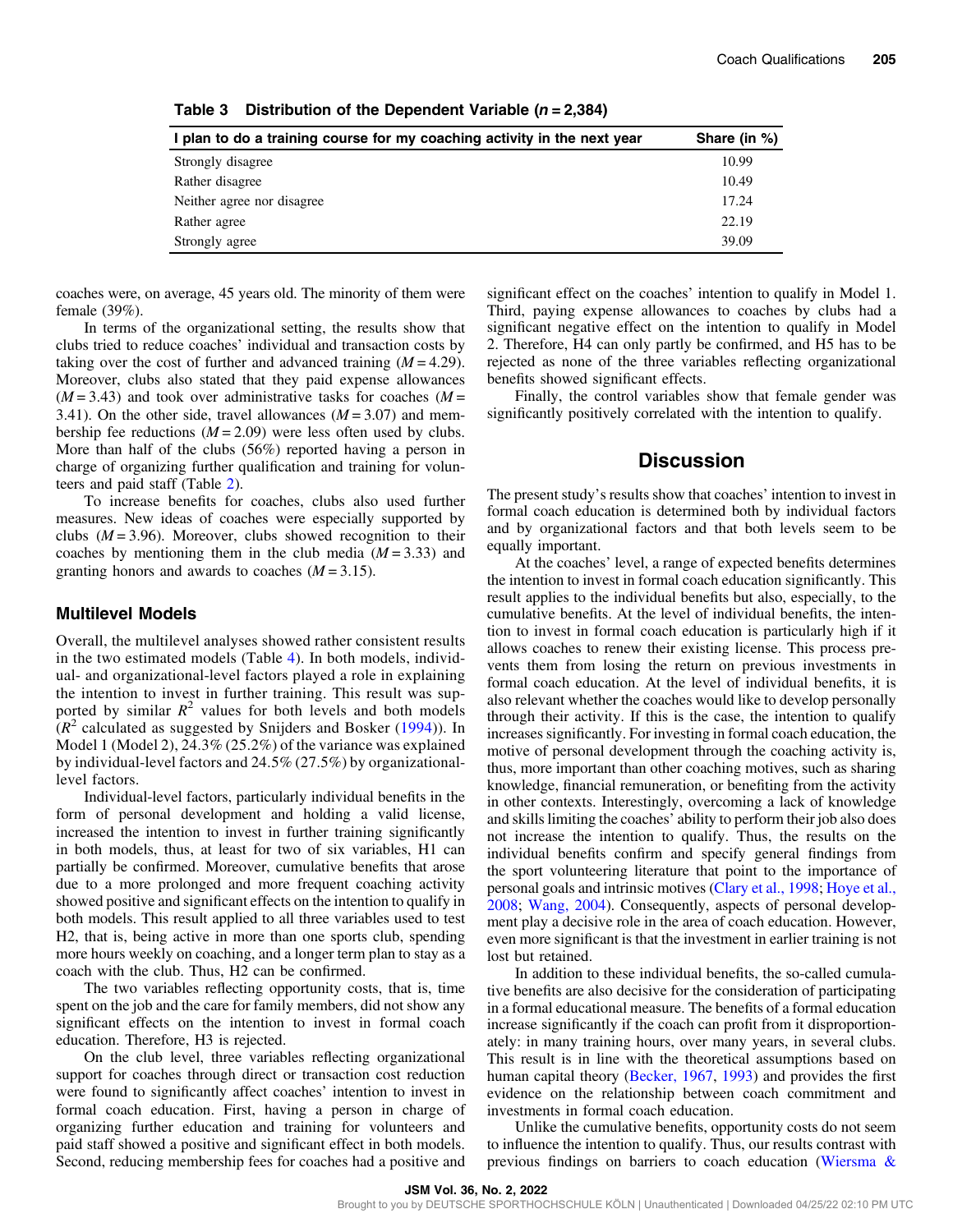#### <span id="page-7-0"></span>Table 4 Results of the Multilevel Analyses

| Intention to qualify                  | Model 1: Full sample   | Model 2: Reduced sample |  |  |
|---------------------------------------|------------------------|-------------------------|--|--|
| Individual level                      |                        |                         |  |  |
| Individual benefits (H1)              |                        |                         |  |  |
| Knowledge                             | 0.031(1.151)           | 0.007(0.225)            |  |  |
| Development                           | $0.160(7.238)$ ***     | $0.176(6.396)$ ***      |  |  |
| <b>Skills</b>                         | $-0.019(-0.743)$       | $-0.031 (-0.974)$       |  |  |
| Learning                              | 0.018(0.894)           | $-0.008 (-0.329)$       |  |  |
| Money                                 | 0.004(0.262)           | 0.024(1.297)            |  |  |
| Valid_license                         | $0.768$ $(14.246)$ *** | $0.736(11.108)$ ***     |  |  |
| Cumulative benefits (H2)              |                        |                         |  |  |
| Coach_in3years                        | $0.275$ $(12.300)$ *** | $0.290(10.516)$ ***     |  |  |
| Otherclubs                            | $0.291 (4.302)$ ***    | $0.370(4.311)$ ***      |  |  |
| Coaching_hours                        | $0.022(3.359)$ ***     | $0.022(2.560)$ **       |  |  |
| Opportunity costs (H3)                |                        |                         |  |  |
| Working_time                          | $-0.001 (-0.587)$      | $-0.000 (-0.018)$       |  |  |
| Care_time                             | 0.001(0.995)           | 0.001(0.409)            |  |  |
| Club level                            |                        |                         |  |  |
| Clubs' cost-oriented measures (H4)    |                        |                         |  |  |
| Administration                        | $-0.011 (-0.446)$      | 0.023(0.741)            |  |  |
| Travel_allowances                     | 0.019(0.909)           | $-0.022(-0.826)$        |  |  |
| Expense_allowances                    | $-0.016 (-0.719)$      | $-0.066$ $(-2.208)$ **  |  |  |
| Costtakeover                          | 0.035(1.193)           | 0.013(0.300)            |  |  |
| Fee_reduction                         | $0.031(1.767)*$        | 0.023(1.061)            |  |  |
| Person_qual                           | $0.111(2.074)$ **      | $0.122(1.767)$ *        |  |  |
| Clubs' benefit-oriented measures (H5) |                        |                         |  |  |
| Recognition                           | 0.020(0.800)           | 0.013(0.390)            |  |  |
| Honors                                | 0.005(0.215)           | 0.014(0.471)            |  |  |
| Newideas                              | 0.031(0.936)           | 0.015(0.337)            |  |  |
| Controls                              |                        |                         |  |  |
| Age                                   | 0.014(1.128)           | 0.012(0.803)            |  |  |
| $Age\_sq$                             | $-0.000 (-0.692)$      | $-0.000 (-0.445)$       |  |  |
| Gender                                | $0.156(2.831)$ ***     | $0.152(2.240)$ **       |  |  |
| constant                              | 0.167(0.497)           | 0.626(1.402)            |  |  |
| Test statistics                       |                        |                         |  |  |
| ICC                                   | 0.038                  | 0.034                   |  |  |
| LR test $(p)$                         | 4.56 (.016)**          | 3.69 $(.027)**$         |  |  |
| Wald $\chi^2$                         | 759.25***              | 510.24***               |  |  |
| Log likelihood                        | $-3,795.29$            | $-2,436.90$             |  |  |
| $R^2$ Coaches                         | .243                   | .252                    |  |  |
| $R^2$ Clubs                           | .245                   | .275                    |  |  |
| $n_{\text{Coaches}}$                  | 2,384                  | 1,528                   |  |  |
| $n_{\text{Clubs}}$                    | 1,274                  | 418                     |  |  |

*Note.* z values in parentheses. ICC = intraclass correlation coefficient;  $LR$  = likelihood ratio.

 $**p* < .1. ***p* < .05. ****p* < .01.$ 

[Sherman, 2005\)](#page-10-0) and coach engagement (O'[Connor & Bennie,](#page-10-0) [2006](#page-10-0)). According to our findings, possible alternative use of time does not influence the intention to participate in formal coach education.

The organizational setting is also crucial. Overall, the organizational level has the same influence on the intention to invest in formal coach education as the individual level. However, concrete factors influencing the intention to qualify could only be identified to a modest extent. It should be noted, however, that, for one, costoriented measures are more effective than benefit-oriented measures. No significant influence was found for the latter. Second, among the cost-oriented measures, transaction cost reducing measures seem to be the most effective. Actions that help reduce the coaches' transaction costs for finding a suitable qualification

JSM Vol. 36, No. 2, 2022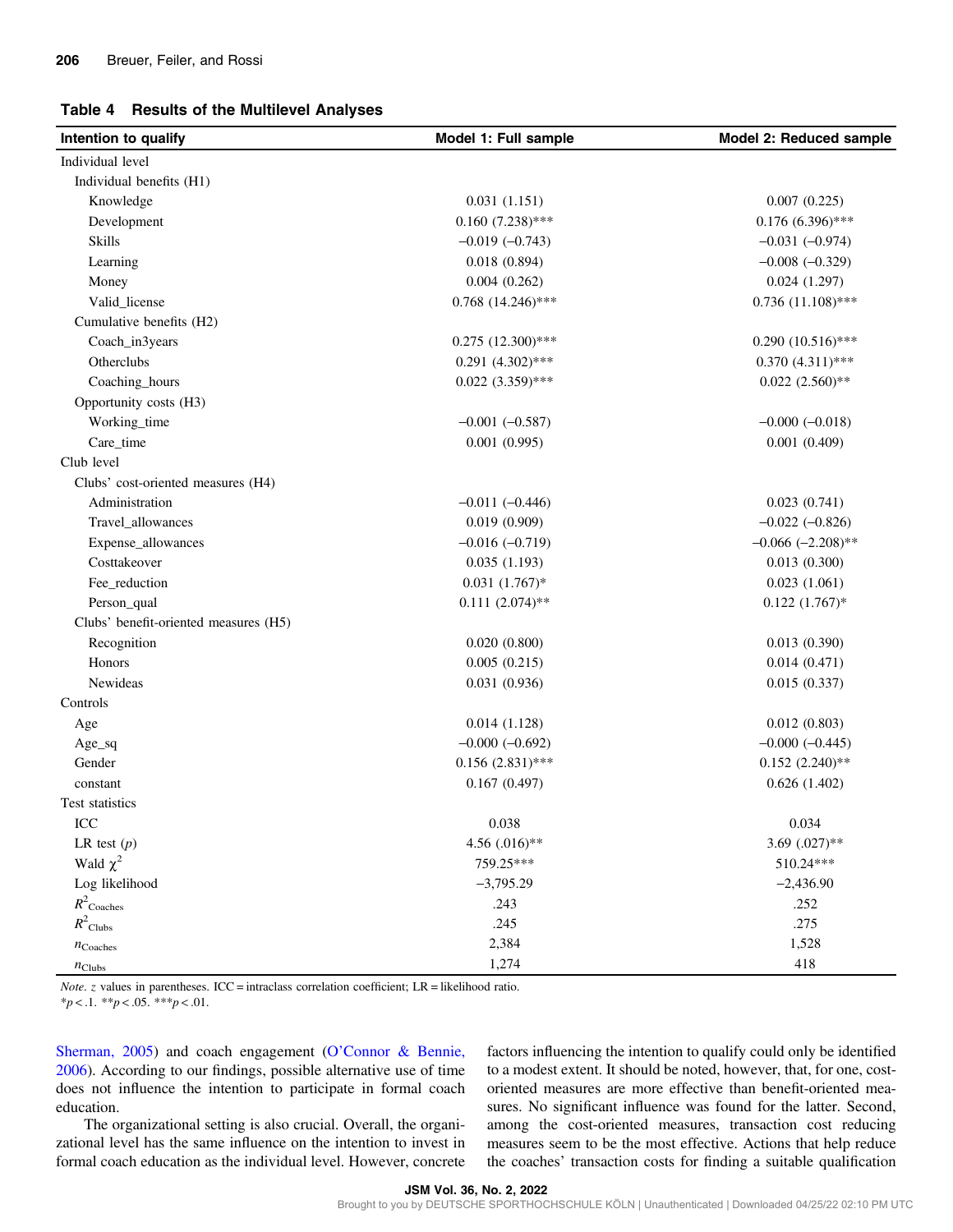<span id="page-8-0"></span>measure are particularly effective. This process of finding an appropriate qualification possibility can be achieved, in particular, if the club differentiates a position that takes care of the training and further education of full-time and voluntary club employees. Other cost-oriented measures have either no effect or only an unclear effect. General findings on the role of the club itself [\(Knight et al.,](#page-9-0) [2015](#page-9-0); [Rundle-Thiele & Auld, 2009](#page-10-0); [Swierzy et al., 2018a](#page-10-0)) are, thus, partially confirmed and specified with regard to the effectiveness of a special functional role.

From a theoretical perspective, the study specifies the applicability of human capital theory to coach education issues in three ways, which, conversely, could also stimulate the general human capital theory: (a) it shows the importance of subjective aspects for cost–benefit estimation; (b) it points out the importance of short-term benefits, whereas classical human capital theory poses that individuals invest in their human capital to acquire long-term benefits ([Becker, 1967](#page-9-0), [1993\)](#page-9-0); and (c) the findings reveal that transactions costs matter in the area of human capital investments.

With regard to the application of rational choice theory, the study emphasizes that organizational contextual factors are important in rational choice decisions and that focusing solely on individual factors is likely to lead to inaccurate or false conclusions.

# Conclusion

To conclude, the underlying study has shown that individual factors in the form of individual and cumulative benefits drive coaches to invest in further qualifications. However, organizational factors can also influence the coaches' decisions to qualify further, namely by offering support through a dedicated contact person.

#### Implications

The results of this study have both theoretical and practical implications. In terms of theory, the study reveals the applicability of human capital theory to the coach education context. It could be shown that coaches act rationally in their intention to invest in further qualifications as they take into account the expected benefits, mainly concerning personal benefits. Moreover, it was highlighted that the intention to invest in further training—which might lead to the decision to invest in a qualification—is determined individually and structurally. Thus, both levels play an essential role in determining coaches' qualification intention.

The study has several implications for the management of sports clubs and policymakers aiming to increase coaches' qualification status in nonprofit sports clubs. For one, clubs should be advised to appoint a dedicated person in their organization to manage and advance qualification programs for coaches. These contact persons should have general knowledge about the license system (e.g., in Germany) and should be able to offer advice for interested coaches and other staff members. This would decrease the transaction costs of coaches in the form of search costs. Moreover, clubs should be aware of the relationship between coach qualifications and the commitment to the coaching activity. Offering coaches a long-term perspective in the club or more engagement opportunities in other clubs can increase the benefits for coaches and motivate them to invest in formal coach education.

Sports federations that offer formal coach education should also emphasize their respective contributions to personal development. A focus on personal and social skills should be put in coach education programs to increase coaches' motivation to invest in formal qualifications. In addition, federations should make it even more transparent in their communications that licenses become invalid if coaches do not continue their education. Finally, sports organizations should be aware of the higher intention to invest in further training by female coaches. Programs should be designed in a way that they are especially attractive to female coaches, especially as they are underrepresented in higher license levels.

## Limitations and Future Research

Although the study has been carefully planned and conducted, certain limitations need to be addressed. First, the dependent variable was measured as the intention to invest in further training rather than actual behavior—meaning the actual investment into a qualification. This operationalization could lead to an overestimation of positive indications as it might be socially desirable to indicate an intention to invest in formal coach education. However, as previous research has shown [\(Webb & Sheran, 2006\)](#page-10-0), intention is an important antecedent of actual behavior. The findings provide important insights for sport managers who aim to motivate their coaches to get further training.

Second, due to the study design of first surveying clubs and then surveying individuals of a selection of clubs that agreed to participate in the stakeholder surveys, there might be a problem of self-selection bias. This means that only coaches from clubs who took part in the club survey could participate in the coach survey. Second, coaches who took part in the coach survey might be particularly engaged in their coaching activity and their intention to qualify further. Nevertheless, this study is one of the only largescale, recent nationwide studies on sports clubs, including information on clubs' coaches—at least to the authors' knowledge. The study can thus be regarded as a starting point to develop methodological shortcomings further.

Future research should extend the present findings by (a) considering characteristics of the coach education program which coaches intend to invest in (e.g., price, duration), (b) investigating the determinants of other club staffs' qualification behavior (e.g., club officials), and (c) exploring other forms of learning within the context of sports. These pathways for future research would help to get a more holistic picture of the lifelong learning processes within sports. As nonprofit sports clubs are valuable players for many different population groups and society, high-quality sports programs through qualified coaches will help clubs keep this distinct and vital position.

# Note

1. Moreover, there are licenses offered for youth leaders, club managers, and sports physiotherapists and a variety of further qualifications that are not specific to coaches (e.g., [Wicker et al., 2016](#page-10-0)). However, as the focus is on coaches, these are not considered further.

#### Acknowledgments

This work was supported by the Federal Institute of Sport Science (BISp), the German Olympic Sports Confederation (DOSB), and the 16 federal State Sports Confederations (LSBs) (grant no. ZMVI4-081802/17-26).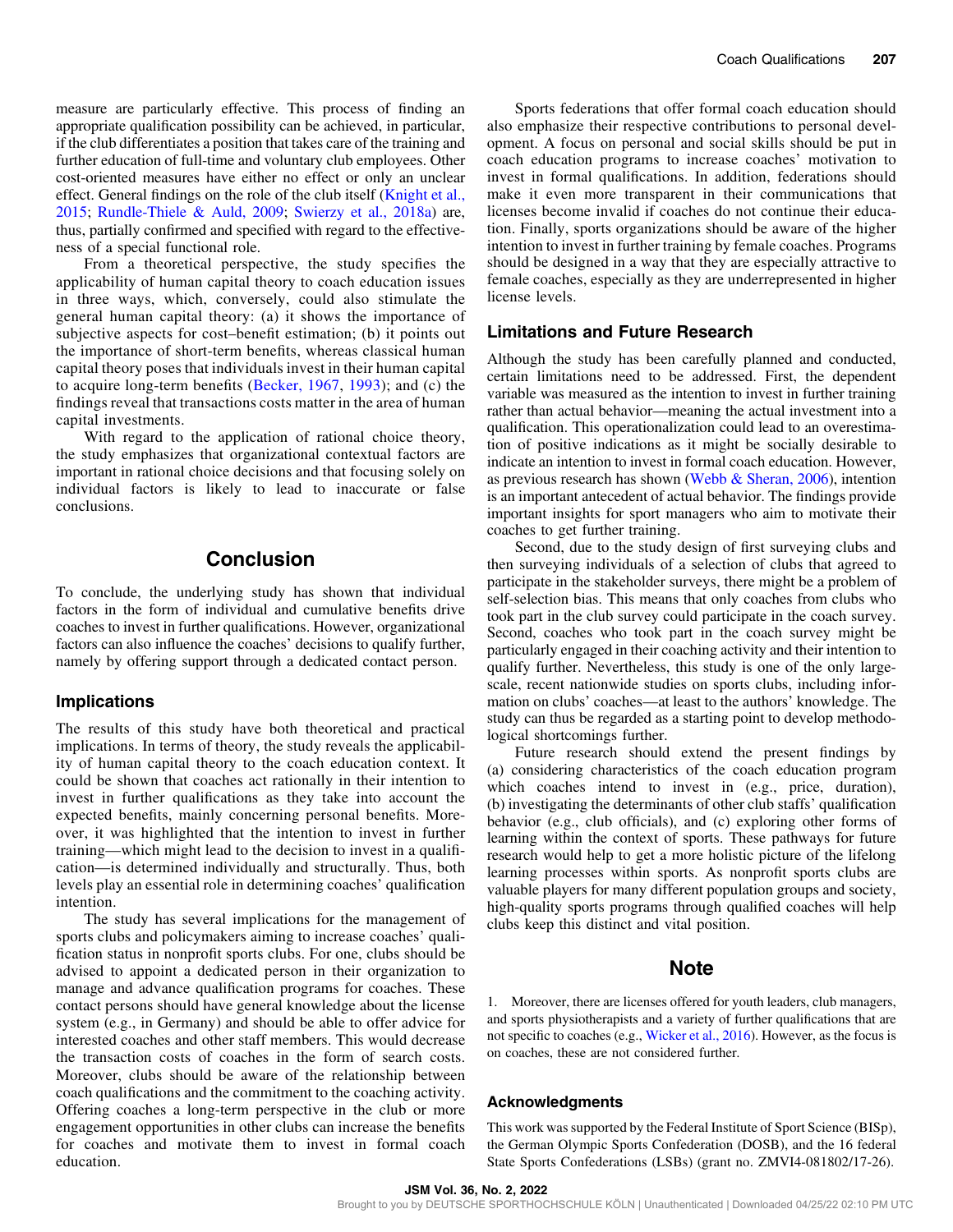## References

- <span id="page-9-0"></span>Andreß, H.J., Golsch, K., & Schmidt, A.W. (2013). Applied panel data analysis for economic and social surveys. Berlin, Germany: Springer.
- Barros, C.P., & Barros, C.D. (2005). The role of human and social capital in the earnings of sports administrators: A case study of Madeira Island. European Sport Management Quarterly, 5(1), 47–62. doi:[10.](https://doi.org/10.1080/16184740500089656) [1080/16184740500089656](https://doi.org/10.1080/16184740500089656)
- Becker, G.S. (1967). Human capital and the personal distribution of income: an analytical approach. Ann Arbor, MI: Institute of Public Administration.
- Becker, G.S. (1976). The economic approach to human behavior. Chicago, IL: The University of Chicago Press.
- Becker, G.S. (1993). Human capital—A theoretical and empirical analysis with special reference to education (3rd ed.). Chicago, IL: The Chicago University Press.
- Bertram, R., Culver, D.M., & Gilbert, W. (2016). Creating value in a sport coach community of practice: A collaborative inquiry. International Sport Coaching Journal, 3(1), 2–16. doi[:10.1123/iscj.](https://doi.org/10.1123/iscj.2014-0122) [2014-0122](https://doi.org/10.1123/iscj.2014-0122)
- Bolter, N.D., Petranek, L.J., & Dorsch, T.E. (2018). Coach, parent, and administrator perspectives on required coaching education in organized youth sport. International Journal of Sports Science and Coaching, 13(3), 362–372. doi[:10.1177/1747954117735718](https://doi.org/10.1177/1747954117735718)
- Breuer, C., & Feiler, S. (2020a). Sports clubs in Germany: organisations and internal stakeholders. Sport Development Report for Germany 2017/2018—Part 1. Bonn, Germany: Federal Institute of Sports Science.
- Breuer, C., & Feiler, S. (2020b). Board members in sports clubs in Germany. Sport Development Report for Germany 2017/2018— Part 3. Bonn: Federal Institute of Sports Science.
- Breuer, C., Rossi, L., & Feiler, S. (2020). Möglichkeiten und Rolle des Sportvereins im leistungsorientierten Kinder—und Jugendsport [Possibilities and role of sports clubs in performance-oriented children and youth sports]. In C. Breuer, C. Joisten, & W. Schmidt (Eds.), Vierter Deutscher Kinder—und Jugendsportbericht [Fourth German children and youth sport report] (pp. 204–224). Schorndorf, Germany: Hofmann.
- Bykova, A., & Coates, D. (2020). Does experience matter? Salary dispersion, coaching, and team performance. Contemporary Economic Policy, 38(1), 188–205. doi:[10.1111/coep.12444](https://doi.org/10.1111/coep.12444)
- Clary, G.E., Snyder, M., Ridge, R.D., Copeland, J., Stukas, A.A., Haugen, J., & Miene, P. (1998). Understanding and assessing the motivations of volunteers: A functional approach. Journal of Personality and Social Psychology, 74(6), 1516–1530. doi[:10.1037/0022-3514.74.6.](https://doi.org/10.1037/0022-3514.74.6.1516) [1516](https://doi.org/10.1037/0022-3514.74.6.1516)
- Coleman, R. (2002). Characteristics of volunteering in UK sport: Lessons from cricket. Managing Leisure, 7(4), 220–238. doi:[10.1080/13606](https://doi.org/10.1080/1360671022000013710) [71022000013710](https://doi.org/10.1080/1360671022000013710)
- Cunningham, G.B., & Sagas, M. (2004). People make the difference: The influence of the coaching staff's human capital and diversity on team performance. European Sport Management Quarterly, 4(1), 3-21. doi:[10.1080/16184740408737464](https://doi.org/10.1080/16184740408737464)
- Dawson, P., & Dobson, S. (2002). Managerial efficiency and human capital: An application to english association football. Managerial and Decision Economics, 23(8), 471–486. doi[:10.1002/mde.1098](https://doi.org/10.1002/mde.1098)
- Doherty, A., & Cuskelly, G. (2019). Organizational capacity and performance of community sport clubs. Journal of Sport Management, 34(3), 240–259. doi[:10.1123/jsm.2019-0098](https://doi.org/10.1123/jsm.2019-0098)
- Deutscher Olympischer Sportbund. (2013). "Das habe ich im Sport gelernt!" Bericht 2013 ["That's what I learned in sports!" Report 2013]. Frankfurt/Main, Germany: Author.
- Downham, L., & Cushion, C. (2020). Reflection in a high-performance sport coach education program: A foucauldian analysis of coach developers. International Sport Coaching Journal, 7(3), 347–359. doi:[10.1123/iscj.2018-0093](https://doi.org/10.1123/iscj.2018-0093)
- Driska, A.P. (2018). A formative, utilization-focused evaluation of USA swimming's nationwide online coach education program. International Sport Coaching Journal, 5(3), 261–272. doi:[10.1123/iscj.](https://doi.org/10.1123/iscj.2017-0096) [2017-0096](https://doi.org/10.1123/iscj.2017-0096)
- Erlinghagen, M. (2003). Die individuellen Erträge ehrenamtlicher Arbeit: Zur sozioökonomischer Theorie unentgeltlicher, haushaltsextern organisierter Produktion [The individual returns of volunteer work: A contribution to a theory of unpaid and non-domestic private production]. Kölner Zeitschrift für Soziologie und Sozialpsychologie [Cologne Journal for Sociology and Social Psychology], 55(4), 737–757. doi[:10.1007/s11577-003-0119-0](https://doi.org/10.1007/s11577-003-0119-0)
- Farrell, J.M., Johnston, M.E., & Twynam, D.G. (1998). Volunteer motivation, satisfaction, and management at an elite sporting competition. Journal of Sport Management, 12(4), 288–300. doi[:10.1123/jsm.12.](https://doi.org/10.1123/jsm.12.4.288) [4.288](https://doi.org/10.1123/jsm.12.4.288)
- Flatau, J. (2009). On the relationship between socialization and volunteer work in sports clubs—Initial considerations in the framework of rational choice theory. Sport and Society, 6(3), 259–282. doi:[10.](https://doi.org/10.1515/sug-2009-0304) [1515/sug-2009-0304](https://doi.org/10.1515/sug-2009-0304)
- Gilbert, W.D., Côté, J., & Mallett, C. (2006). Developmental paths and activities of successful sport coaches. International Journal of Sports Science & Coaching, 1(1), 69–76. doi[:10.1260/174795406776](https://doi.org/10.1260/174795406776338526) [338526](https://doi.org/10.1260/174795406776338526)
- Glenn, A., McGarrity, J.P., & Weller, J. (2001). Firm-specific human capital, job matching, and turnover: Evidence from major league baseball, 1900–1992. Economic Inquiry, 39(1), 86–93. doi:[10.1111/j.](https://doi.org/10.1111/j.1465-7295.2001.tb00052.x) [1465-7295.2001.tb00052.x](https://doi.org/10.1111/j.1465-7295.2001.tb00052.x)
- Griffiths, M.A., & Armour, K.M. (2013). Volunteer sport coaches and their learning dispositions in coach education. International Journal of Sports Science & Coaching, 8(4), 677–688. doi[:10.1260/1747-9541.](https://doi.org/10.1260/1747-9541.8.4.677) [8.4.677](https://doi.org/10.1260/1747-9541.8.4.677)
- Hall, M.H., Andrukow, A., Barr, C., Brock, K., de Wit, M., Embuldeniya, D., ... Vaillancourt, Y. (2003). The capacity to serve: A qualitative study of the challenges facing Canada's nonprofit and voluntary organizations. Toronto, ON: Canadian Centre for Philanthropy.
- Harman, A., & Doherty, A. (2019). Psychological contract in the volunteer youth sport coach environment: The community sport club perspective. Managing Sport and Leisure, 24(5), 321–338. doi[:10.1080/](https://doi.org/10.1080/23750472.2019.1645615) [23750472.2019.1645615](https://doi.org/10.1080/23750472.2019.1645615)
- Hox, J.J. (2010). Multilevel analysis: Techniques and applications (2nd ed.). London, UK: Routledge.
- Hoye, R., Cuskelly, G., Taylor, T., & Darcy, S. (2008). Volunteer motives and retention in community sport: A study of Australian rugby clubs. Australian Journal on Volunteering, 13(2), 41–48.
- Inoue, Y., Plehn-Dujowich, J.M., Kent, A., & Swanson, S. (2013). Roles of performance and human capital in college football coaches' compensation. Journal of Sport Management, 27(1), 73–83. doi:[10.](https://doi.org/10.1123/jsm.27.1.73) [1123/jsm.27.1.73](https://doi.org/10.1123/jsm.27.1.73)
- Knight, C.J., Rodgers, W.M., Reade, I.L., Mrak, I.L., & Hall, C.R. (2015). Coach transitions: Influence of interpersonal and work environment factors. Sport, Exercise, and Performance Psychology, 4(3), 170– 187. doi:[10.1037/spy0000036](https://doi.org/10.1037/spy0000036)
- Lemyre, F., Trudel, P., & Durand-Bush, N. (2007). How youth-sport coaches learn to coach. The Sport Psychologist, 21(2), 191–209. doi:[10.1123/tsp.21.2.191](https://doi.org/10.1123/tsp.21.2.191)
- Lindner, K.J., Johns, D.P., & Butcher, J. (1991). Factors in withdrawal from youth sport: A proposed model. Journal of Sport Behavior,  $14(1)$ , 3-18.